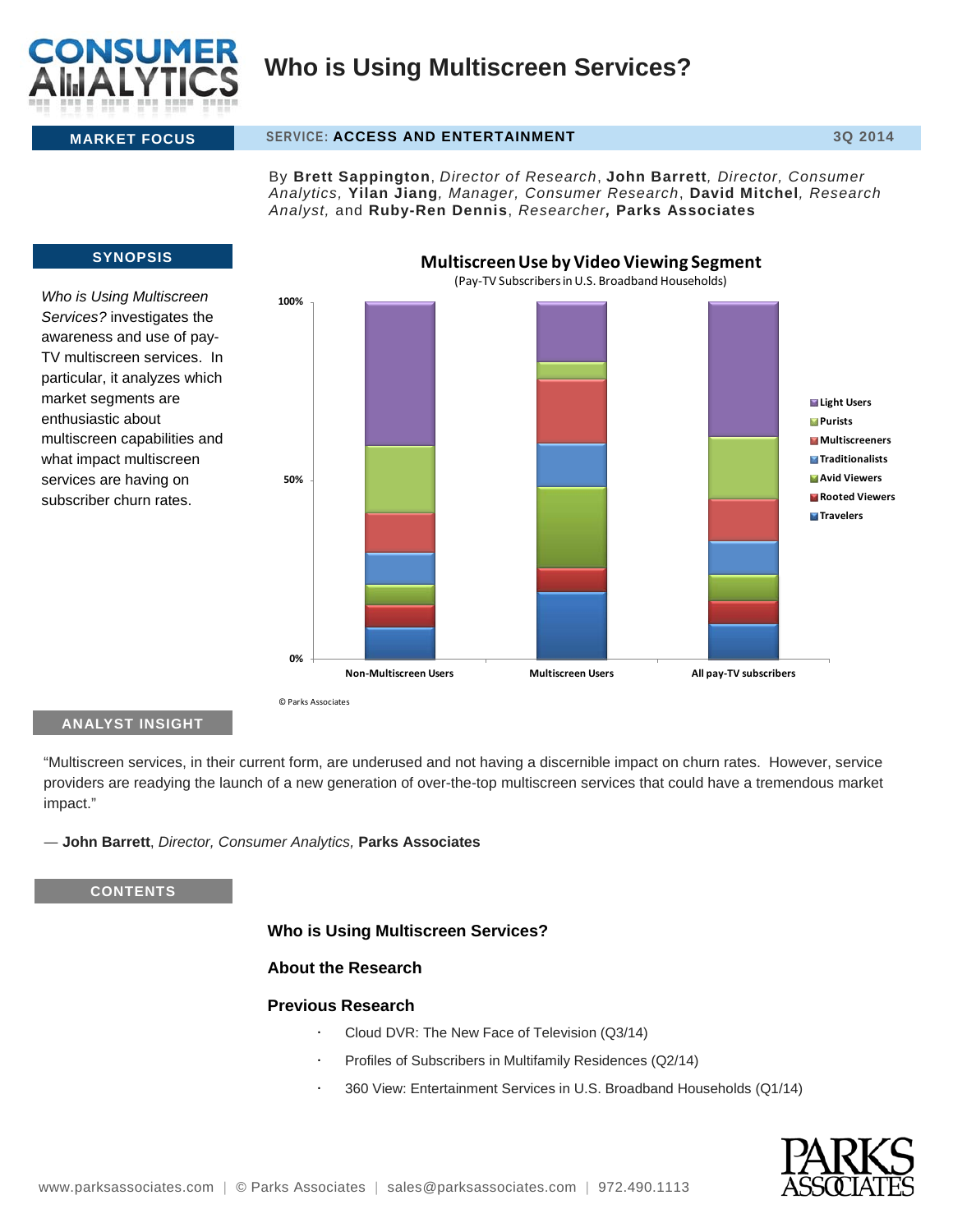

# **MARKET FOCUS** SERVICE: **ACCESS AND ENTERTAINMENT 3Q 2014**

### **CONTENTS**

- Streaming CE and Content Purchasing Habits (Q1/14)
- TV Everywhere 2.0: The Next Steps in Multiscreen (Q1/14)
- OTT Video Buyers: Subscriptions & Transactions (Q4/13)
- OTT in a Pay-TV World (Q4/13)
- Consumer Segmentation: Selling Premium TV Services (Q4/13)
- TV Everywhere Use & Authentication (Q3/13)

## **Key Findings**

### **Recommendations**

### **Trends in Multiscreen Awareness & Use**

- Pay-TV Premium Feature Subscription/Awareness (2012 2014)
- Multiscreen Awareness by Age (2012 2014)
- Multiscreen Awareness by Household Income (2012 2014)
- Multiscreen Service Awareness by Pay-TV Providers (2012 2014)
- Pay-TV Feature Monthly Usage (2013 2014)
- Multiscreen Feature Usage by Age (2013 2014)
- Multiscreen Feature Usage by Household Income (2013 2014)
- Multiscreen Feature Usage by Pay-TV Service Provider (2013 2014)

### **Profile of Multiscreen Users**

- Demographic Profile of Multiscreen Users (Q1/14)
- TV Program and Movie Consumption Behavior by Multiscreen Users (Q1/14)
- Video Viewing Preferences by Multiscreen Users (Q1/14)
- Video Consumption on Platform by Multiscreen Users (Q1/14)
- Video Consumption on a TV Set by Multiscreen Users (Q1/14)
- Percentage With OTT Subscription by Multiscreen Use (Q1/14)
- Pay-TV Service ARPU by Multiscreen Users (Q1/14)
- Average Monthly Video Expenditure by Multiscreen Users (Q1/14)

### **Multiscreen Users and Video Viewing Segments**

- Parks Associates Multiscreen Segmentation
- Video Viewing Segments (Q1/14)
- Segment Descriptions
- Segment Demographics